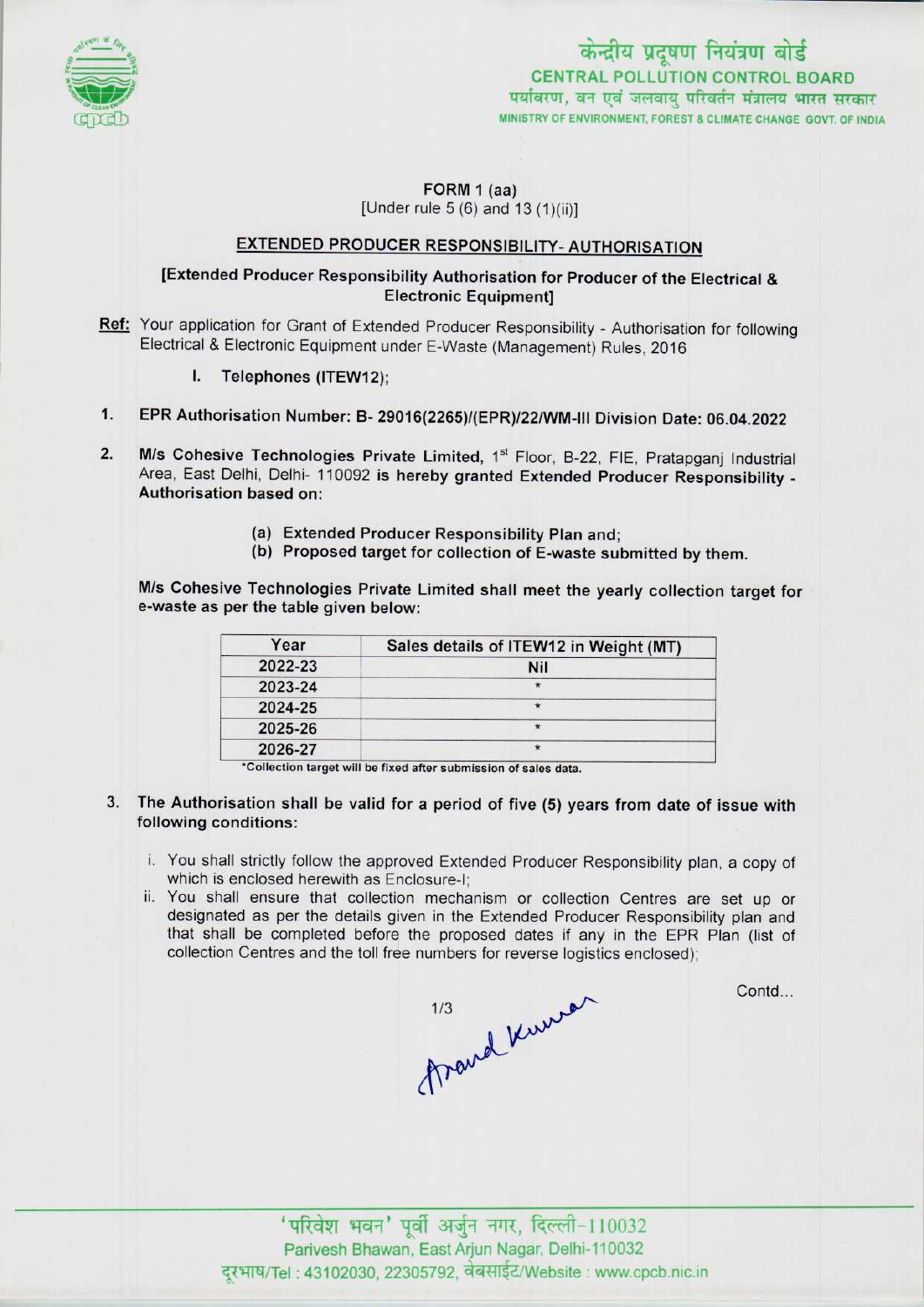

#### From pre page...

- iii. You shall ensure that all the collected e-waste is channelized to your dismantler/recycler M/s Ozone Waste LLP, Plot No. C-25, UPIDC, M. G. Road, Industrial Area, Hapur. Uttar Pradesh and record shall be maintained at dismantler/recycler and at your end
- iv. You shall maintain records, in Form-2 of these Rules, of e-waste and make such records available for scrutiny by Central Pollution Control Board;
- v. You shall file annual returns in Form-3 to the Central Pollution Control Board on or before 30th day of June following the financial year to which that returns relates.

## vi. General Terms & Conditions of the Authorisation:

- a.The authorisation shall comply with provisions of the Environment (Protection) Act, 1986 and the E-waste (Management) Rules, 2016 made there under;
- b.The authorisation or its renewal shall be produced for inspection at the request of an officer authorised by the Central Pollution Control Board;
- c.Any change in the approved Extended Producer Responsibility plan should be informed to Central Pollution Control Board within 15 days on which decision shall be communicated by Central Pollution Control Board within sixty days;
- d. It is the duty of the authorised person to take prior permission of the Central Pollution Control Board to close down any collection centre/points or any other facility which are part of the EPR plan;
- e. An application for the renewal of authorisation shall be made as laid down in subrule (vi) of rule of 13(1) the E- Waste (Management) Rules, 2016;
- f.The Board reserves right to cancel/amend/revoke the authorisation at any time as per the policy of the Board or Government.

## vii. Additional Conditions: -

- a) That the applicant will submit annual sales data along with annual returns;
- b) That the applicant has to ensure that the addresses of collection points provided by them in their EPR Plan are correct and traceable and the collection points/centres are functional;
- c) That the applicant will submit revised application for grant of EPR Authorisation in case of applicant adding/changing PRO or changing its EPR Plan;
- d)That the applicant has to ensure that the e-waste collected at collection centres/points or through Buy-back and DRS mentioned in the application should reach to its authorized dismantler/recycler;

Contd...